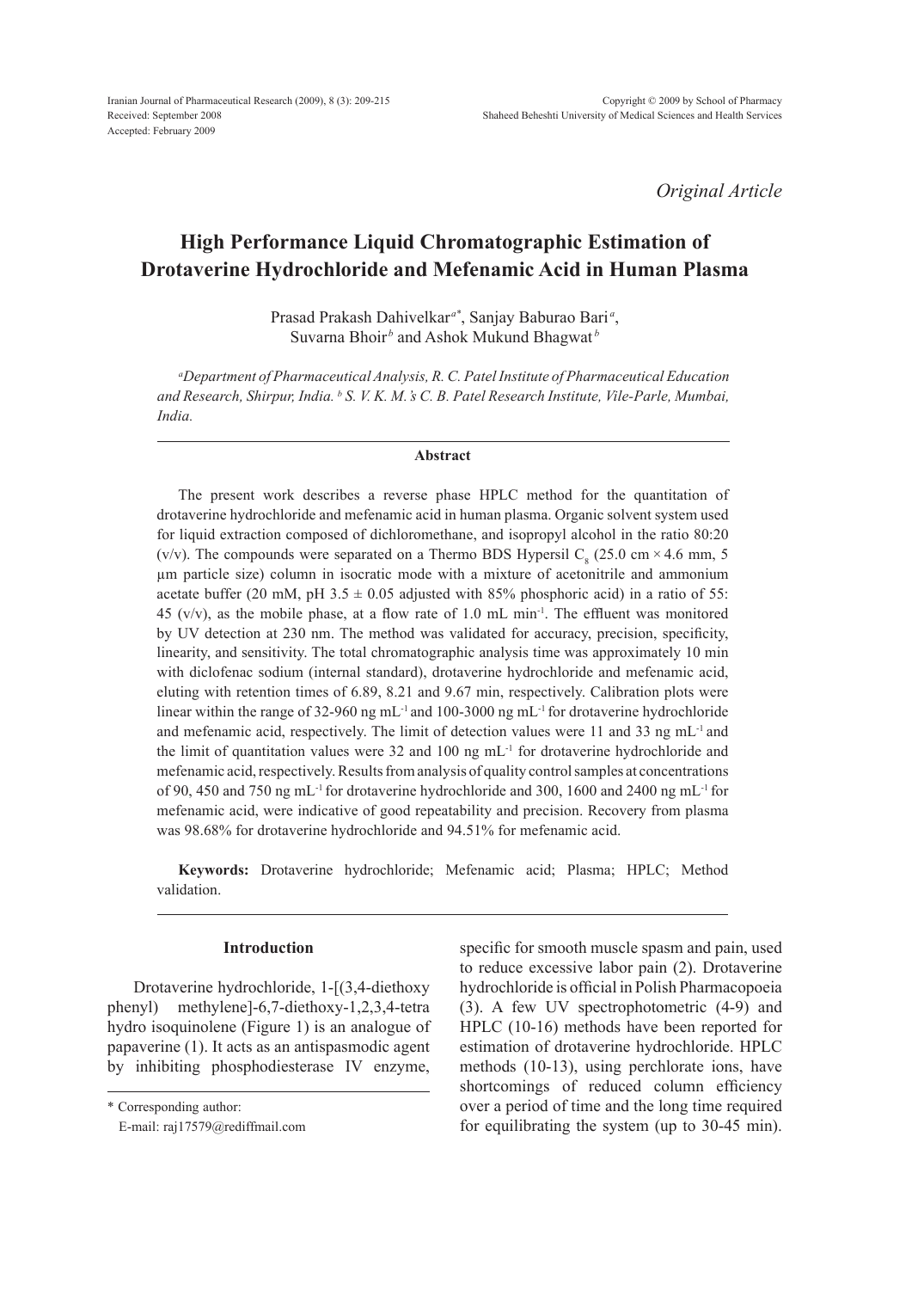



**Figure 1.** Chemical structures of the analytes**.**

Other reported methods (14-16) provide (Limit of deteetion) of around 15-30 ng mL-1.

Mefenamic acid, 2-[(2,3-dimethyl phenyl)amino] benzoic acid (Figure 1), is an orally active analgesic and anti-inflammatory drug, used to relieve pain (17-18). Mefenamic acid is official in IP (19), BP (20) and USP (21). Several UV spectrophotometric (22-24), HPLC (25-29) and HPTLC (30) methods for the estimation of mefenamic acid have been reported. A combination of drotaverine hydrochloride and mefenamic acid is used to treat excessive labor pain (31).

Literature survey revealed a need for a method capable of simultaneous estimation of drotaverine hydrochloride and mefenamic acid. The proposed method can estimate both these drugs over an entire therapeutic plasma concentration range. The described method avoids the use of perchlorate in mobile phase and is suitable for simultaneous pharmacokinetic study of both drugs.

### **Experimental**

# *Standard and reagents*

Drotaverine hydrochloride, mefenamic acid, and diclofenac sodium (internal standard) were obtained from Glen-Mark Pharmaceuticals (Nasik). All solvents were of HPLC grade (E-Merck, Mumbai). HPLC grade water was obtained by double distillation in glass and purification through a RO water purification system (Canpex, Mumbai). Water was filtered through 0.22 µm filters (Millipore). Blood samples were collected from healthy volunteers

and separated plasma was stored at -20 °C.

#### *Chromatographic system and conditions*

The Jasco HPLC system comprised of an Intelligent UV/ Vis detector (UV - 1575), a 3 line degasser (DG-1580-53), an Intelligent HPLC pump (PU–1580) and Borwin Chromatograph software. Chromatograms were run at ambient temperature on a steel,  $C_8$  Thermo BDS Hypersil (250 mm  $\times$  4.6 mm, 5 µm particle size) column. The mobile phase was a mixture of acetonitrile and ammonium acetate buffer (20 mM, pH  $3.5 \pm 0.05$  adjusted with glacial acetic acid) in a ratio of 55:45 (v/v). The flow rate was 1.0 mL min−1 at a pressure of 102 kg cm-2. The column elute was monitored at 230 nm. Organic solvent system used for extraction was a mixture of dichloromethane and isopropyl alcohol in a ratio of  $80:20 \frac{\text{v}}{\text{v}}$ .

### *Choice of internal standard*

To select a suitable internal standard (IS) for analysis, seven drug substances (viz. ketoprofen, ibuprofen, chlorzoxazone, acetaminophen, caffeine and diclofenac sodium) were examined. Among these, diclofenac sodium met all the typical requirements of a compound to be used as an IS. It was stable during analysis, readily available, well resolved from drotaverine hydrochloride, its peak shape was good (tailing factor 1.25), and its elution time was shorter than that of the last eluting analyte peak, mefenamic acid (saving run time per sample).

*Standard solutions* The stock solutions of IS, drotaverine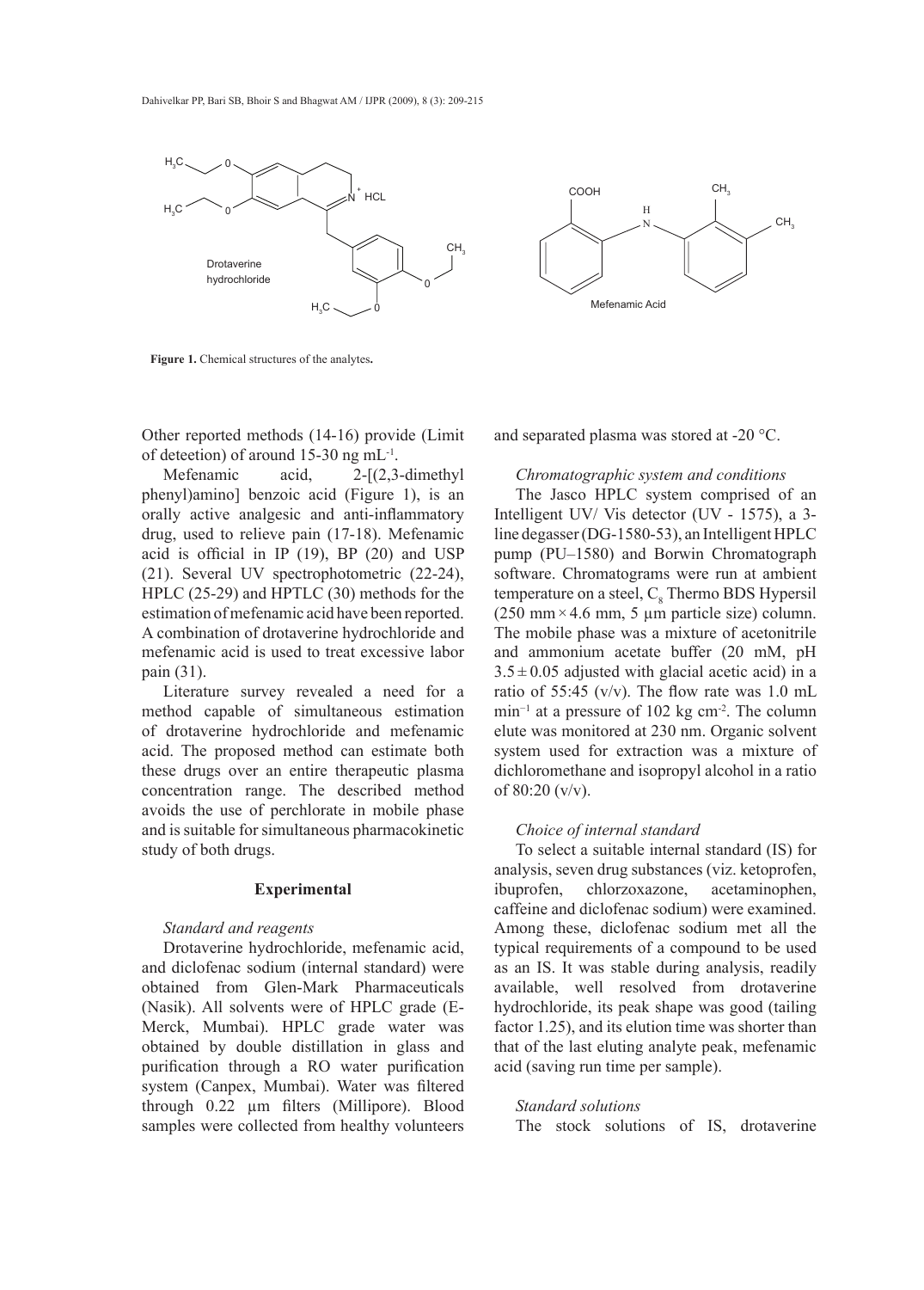hydrochloride, and mefenamic acid were made up in methanol to a concentration of 50, 1036.15 and 921.14 μg mL<sup>-1</sup>. HQC, MQC, LQC and linearity range dilutions were obtained by serially diluting stock solution with mobile phase. The amount of internal standard, diclofenac sodium in each sample tube was 2500 ng. Drotaverine hydrochloride and mefenamic acid were determined by the ratio of the peak areas of each drug to the peak areas of internal standard, plotted against drug concentration. Working standard was always made up on the day of analysis.

### *Extraction protocol*

One mL blank plasma was added to glass 15 mL conical centrifuge tubes (J-sil Borosil, Mumbai). 25 µL of each drug solution was added separately. The mixture was vigorously vortexmixed for 1 min. 50  $\mu$ L of internal standard solution was then added and the sample, and vortex-mixed for 30 sec. 1 mL buffer solution was then added and again vortex-mixed for 60 sec, followed by the addition of 5 mL extraction solvent. The mixture was vigorously vortexmixed for 2 min and then centrifuged for 10 min at 3000 rpm. The organic layer was then separated (4 mL) and evaporated to dryness with a nitrogen sample evaporator (Takahe Instruments, Mumbai) at 30°C. The residue was reconstituted with mobile phase  $(200 \mu L)$ and 20 µL aliquots were injected into the HPLC column.

# *Calibration*

To determine the linearity of the method, various spiked standard concentrations ranging from 32 to 960 ng  $mL^{-1}$  for drotaverine hydrochloride and 100 to 3000 ng mL<sup>-1</sup> for mefenamic acid were prepared by adding 25 µL of each working standard drug solutions to 1 mL blank plasma, followed by by addition of 50 µL internal standard.

### *Validation procedures*

The method was validated in accordance with published guidelines (32). Within-run precision and standard deviation, as a measure of accuracy, were examined by supplementing blank plasma with appropriate amounts of each of the two compounds to yield quality control (QC) samples containing 90, 450 and 750 ng mL-1 of drotaverine hydrochloride and 300, 1600 and 2400 ng mL-1 of mefenamic acid. The QC samples were divided into equal portions, and each analyzed  $(n=10)$  as a separate sample, using the procedure described above. To avoid the risk of possible drug degradation during storage, QC samples were prepared each day from the stock solutions prepared on the first day of the study.

Inter-day reproducibility was determined on three separate occasions by replicate analysis of each of the QC samples. Results were regarded as satisfactory, if they were within  $\pm 15\%$  of the actual value, except for the limit of quantification, for which 20% was regarded as satisfactory.

Specificity was assessed in the presence of ranitidine hydrochloride, ibuprofen and aceclofenac. To determine long-term freezer stability of drotaverine hydrochloride and mefenamic acid in plasma, QC solutions were analyzed in triplicate after storage of the solutions at -80°C for 30 days. The drug was regarded as stable if more than 90% was intact at the end of the study period.

### *Data analysis*

Student's t-test was used to examine differences between sets of results. Differences were regarded as significant if  $P < 0.05$ .

# **Results and Discussion**

Extraction of both drugs from plasma was achieved by organic solvent mixture of DCM and IPA. This results in easy, rapid, and convenient separation of the analytes. The chromatograms obtained under the assay conditions used were clean, despite injection of the sample on to the column without prepurification. This HPLC method enabled rapid simultaneous measurement of both drugs in plasma samples. Total analysis time, including sample pretreatment and rapid elution, was less than 20 min.

### *Selectivity*

We demonstrated the absence of interfering endogenous compounds in blank plasma. A representative chromatogram has been shown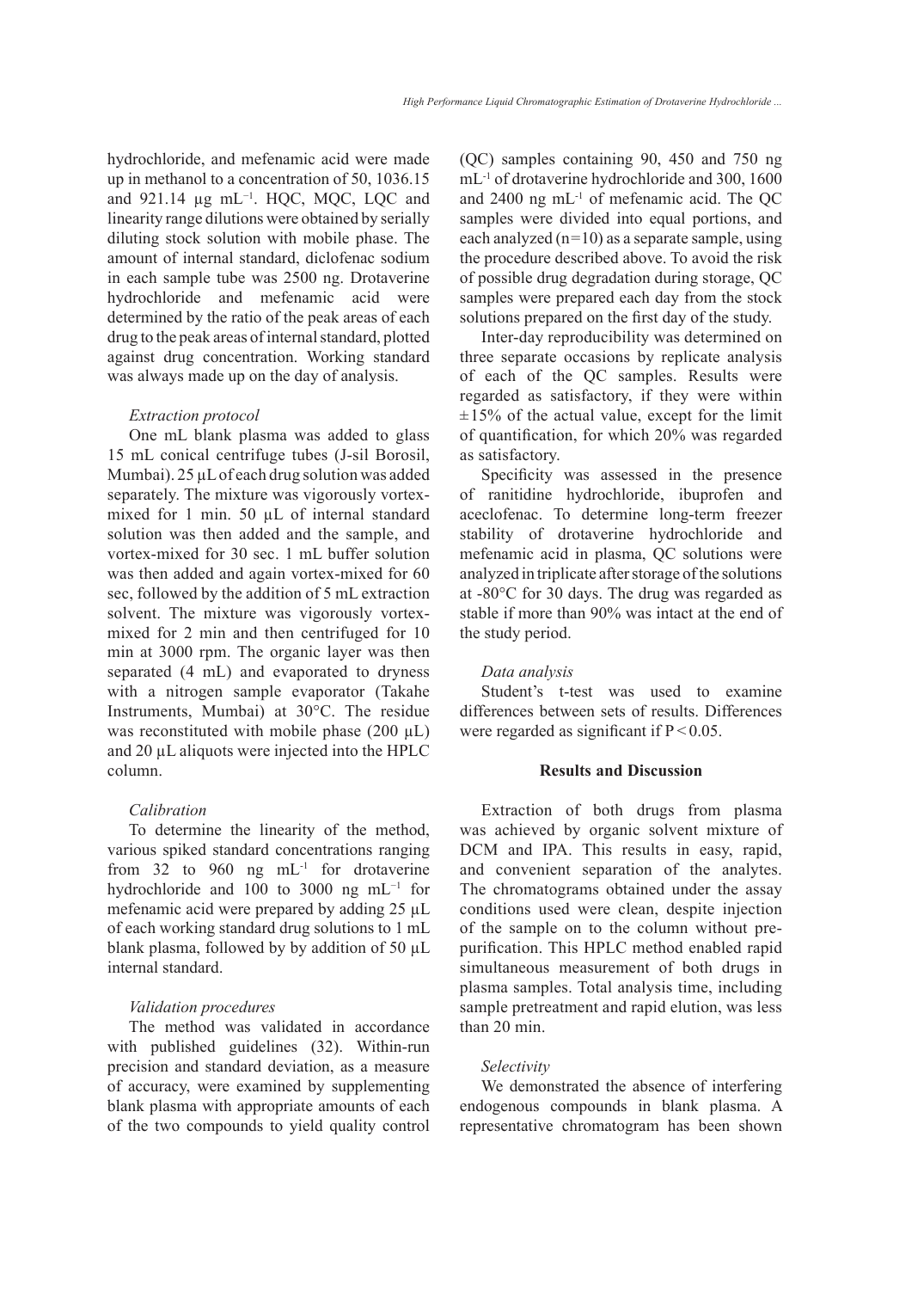

Figure 2. Chromatograms obtained from (a) blank plasma, (b) plasma spiked with 50, 32, and 100 ng mL-1 of internal standard (IS), drotaverine hydrochloride (DH) and mefenamic acid (MA), respectively, and (c) plasma spiked with 50, 32, 100 and 100 ng mL-1 of IS, drotaverine hydrochloride (DH), mefenamic acid (MA) and ranitidine hydrochloride, respectively.

in Figure 2 a, which confirms the peresence of blank plasma peaks at 3.62, 4.26, 5.15 and 8.9 min. Addition of the two compounds to plasma samples showed that they were well separated, with no interfering peaks being observed in blank

plasma samples. Retention times were 6.89, 8.21 and 9.67 min for IS, drotaverine hydrochloride and mefenamic acid, as shown in Figure 2 b. During therapeutic treatment, drotaverine hydrochloride is often co-administered with ranitidine hydrochloride. When samples were spiked with the latter drug, no interference was observed in the chromatogram, as shown in Figure 2 c.

#### *Linearity*

Calibration standards spiked in plasma for each drug were prepared at concentrations of 32, 64, 160, 320, 480, 640, 800 and 960 ng mL-1 for drotaverine hydrochloride and 100, 200, 500, 1000, 1500, 2000, 2500 and 3000 ng mL-1 for mefenamic acid. All calibration standards contained 2500 ng mL-1 IS. Separate calibration plots for the drugs were constructed by plotting peak area ratios, against respective concentrations. Typical calibration plots for plasma extracts had good correlation coefficients (0.9994 for drotaverine hydrochloride and 0.9989 for mefenamic acid;  $n=8$  calibration points).

# *Limits of quantification and detection*

The limit of quantification, defined as the lowest concentration that could be measured with accuracy and precision, i.e. within  $\pm 20\%$ of the actual value (32), were 32 and 100 ng mL−1 for drotaverine hydrochloride and mefenamic acid, respectively. The lower limits of detection of drotaverine hydrochloride and mefenamic acid (three times the baseline noise) were 11 and 33 ng mL<sup>-1</sup>, respectively. As a simultaneous estimation in plasma, the values for limit of quantification and limit of

| Actual value ( $ng \, mL^{-1}$ )    | Drotaverine hydrochloride (ng m $L-1$ ) |         |       | Mefenamic acid (ng $mL^{-1}$ ) |         |         |
|-------------------------------------|-----------------------------------------|---------|-------|--------------------------------|---------|---------|
|                                     | 90                                      | 450     | 750   | 300                            | 1600    | 2400    |
| Mean concentration found            | 86.3                                    | 449.9   | 752.1 | 270.1                          | 1496.8  | 2268.9  |
| Number of replicates                | 10                                      | 10      | 10    | 10                             | 10      | 10      |
| Standard deviation (SD)             | 4.38                                    | 4.45    | 4.97  | 3.55                           | 2.68    | 3.71    |
| Coefficient of variation $(CV\%)^a$ | 5.08                                    | 0.99    | 0.66  | 1.31                           | 0.18    | 0.16    |
| Accuracy $(\frac{6}{6})^b$          | $-4.11$                                 | $-0.02$ | 0.28  | $-9.96$                        | $-6.45$ | $-5.46$ |

**Table 1.** Intra-day precision and accuracy of the HPLC method.

 $^{a}CV = (SD/Mean) \times 100$ 

*<sup>b</sup>* [{(Amount found)-(Amount added)} / (Amount added)] ×100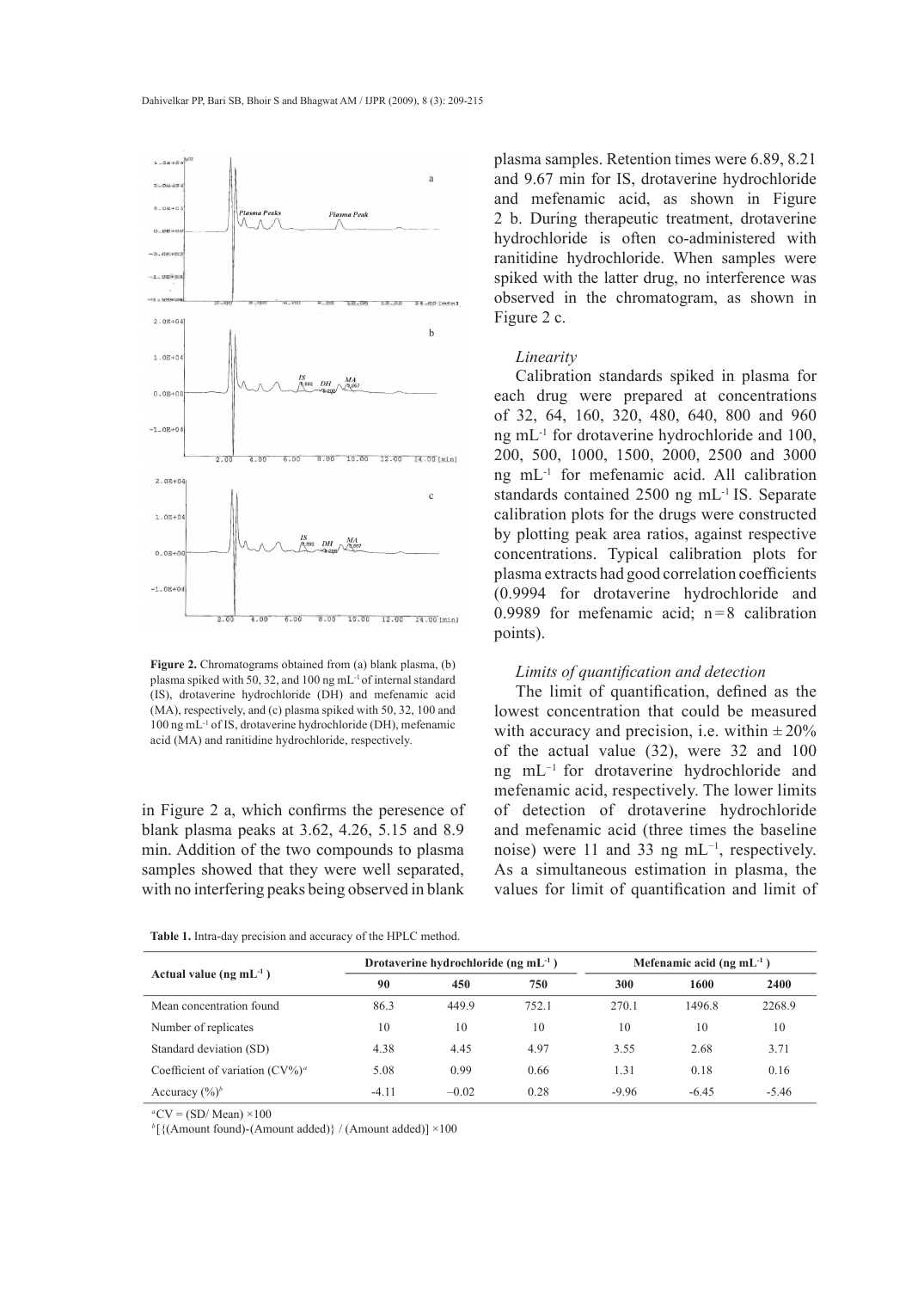| Actual value ( $ng \, mL^{-1}$ )    | Drotaverine hydrochloride (ng $mL^{-1}$ ) |        |         | Mefenamic acid (ng m $L-1$ ) |         |         |  |
|-------------------------------------|-------------------------------------------|--------|---------|------------------------------|---------|---------|--|
|                                     | 90                                        | 450    | 750     | 300                          | 1600    | 2400    |  |
| Mean concentration found            | 88.4                                      | 434.7  | 749.2   | 269.1                        | 1496.3  | 2278.5  |  |
| Number of replicates                | 6                                         | 6      | 6       | 6                            | 6       | 6       |  |
| Standard deviation (SD)             | 3.16                                      | 5.15   | 3.19    | 5.38                         | 2.66    | 3.57    |  |
| Coefficient of variation $(CV\%)^a$ | 3.57                                      | 1.19   | 0.43    | 1.88                         | 0.18    | 0.16    |  |
| Accuracy $(\frac{6}{6})^b$          | $-1.78$                                   | $-3.4$ | $-0.11$ | $-4.7$                       | $-3.42$ | $-3.73$ |  |

**Table 2.** Inter-day precision and accuracy of the HPLC method.

 $^aCV = (SD/Mean) \times 100$ 

*b* {(Amount found)-(Amount added)} / (Amount added)] ×100

detection were smaller than any other reported simultaneous estimation method for drotaverine hydrochloride and mefenamic acid.

### *Intra-day accuracy and precision*

Method performance was evaluated as intraday accuracy and precision, determined by replicate analysis of QC samples. The results obtained have been listed in Table 1. These results show good repeatability of the method, used including both sample processing and chromatographic measurement. The coefficient of variation (%) is a ratio of standard deviation to mean in percent. Small deviations from perfect accuracy were observed (i.e. -10% at most) whereas coefficient of variation (%) was at most 5.08.

### *Inter-day accuracy and precision*

As is apparent from Table 2, inter-day coefficients of variation determined from experiments performed on three different days  $(n = 6)$  were  $\lt 5\%$ , whereas coefficient of variation  $\left(\frac{0}{0}\right)$  was at most 3.57. These statistical data are indicative of good precision.

### *Recovery*

Recovery was determined by dividing the peak area obtained from analysis of each of the two compounds added to plasma by that observed for the same amount of each compound injected directly into the chromatograph. Recovery of drotaverine hydrochloride and mefenamic acid from plasma was 98.68 and 94.51%, respectively. These values were constant in the concentration range studied.

#### *Stability*

Experiments conducted in our laboratory showed that QC solutions of drotaverine hydrochloride in plasma were stable for at least 30 days at -80°C. The amount of the initial concentration remaining after this time interval was 97.57±1.85% and 95.23±1.15%

**Table 3.** Stability of drotaverine hydrochloride and mefenamic acid in plasma samples at -80°C.

| Actual value ( $ng \, mL^{-1}$ )      | Drotaverine hydrochloride (ng $mL^{-1}$ ) |       |       | Mefenamic acid (ng m $L^{-1}$ ) |        |        |
|---------------------------------------|-------------------------------------------|-------|-------|---------------------------------|--------|--------|
|                                       | 90                                        | 450   | 750   | 300                             | 1600   | 2400   |
| Mean initial concentration            | 86.5                                      | 448.7 | 751.3 | 268.1                           | 1502.5 | 2291.4 |
| Coefficient of variation $(CV\%)^a$   | 4.52                                      | 1.21  | 0.61  | 2.03                            | 0.89   | 0.78   |
| Number of replicates                  | 6                                         | 6     | 6     | 6                               | 6      | 6      |
| Mean final concentration <sup>b</sup> | 82.9                                      | 437.5 | 746.8 | 255.2                           | 1425.9 | 2190.6 |
| Recovery $(\%)^c$                     | 95.8                                      | 97.5  | 99.4  | 95.2                            | 94.9   | 95.6   |
| Coefficient of variation $(CV\%)^a$   | 3.85                                      | 1.34  | 0.91  | 2.15                            | 0.75   | 0.62   |
| Number of replicates                  | 6                                         | 6     | 6     | 6                               | 6      | 6      |

 $^a$ CV = (SD/ Mean)  $\times$ 100

*b*Data obtained after 30 days

*<sup>c</sup>* [(Final concentration)/(Initial concentration)] ×100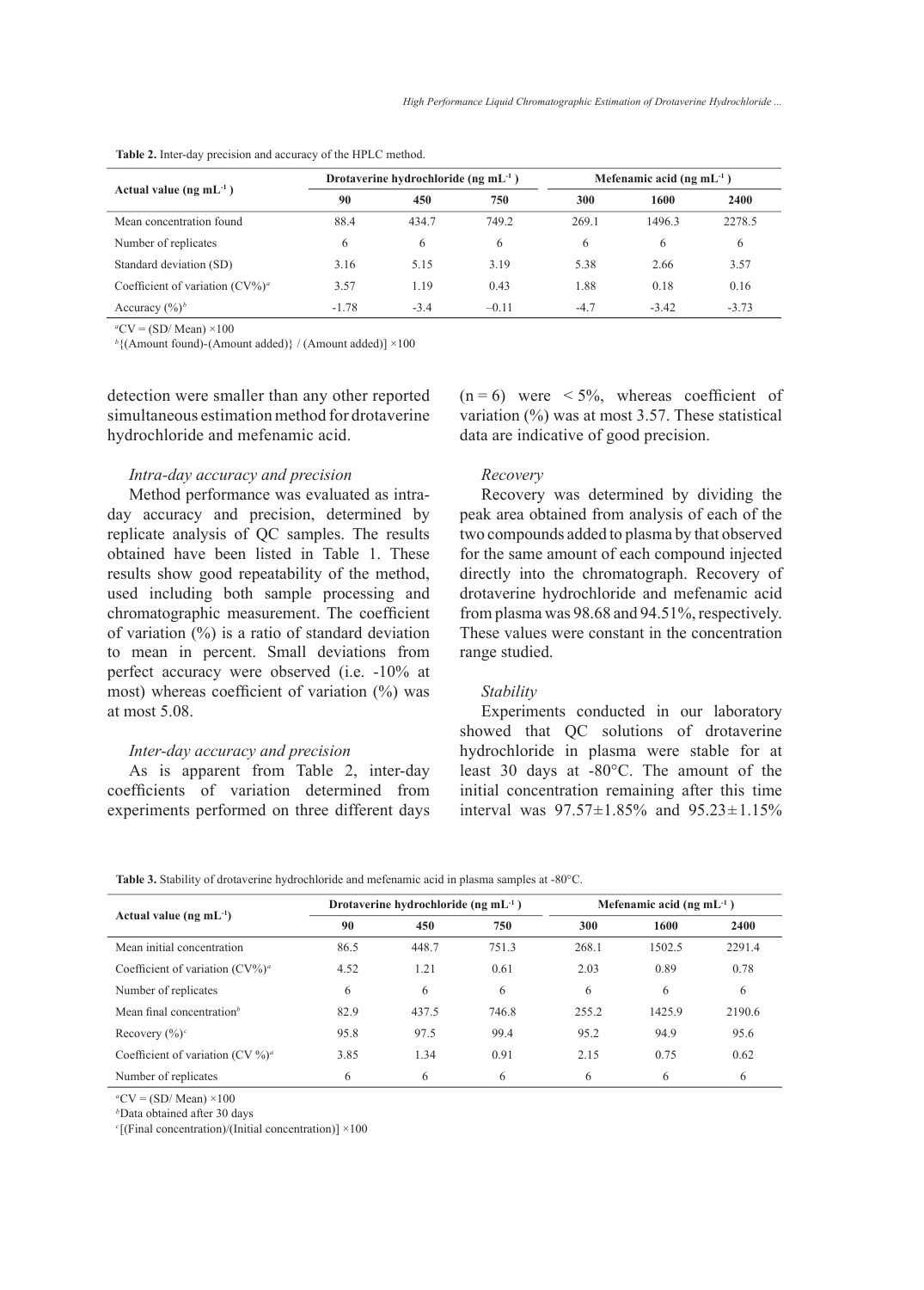for drotaverine hydrochloride and mefenamic acid, respectively. These results are shown in Table 3.

#### **Acknowledgements**

Authors wish to thank Dr. S. J. Surana (R. C. Patel Institute of Pharmaceutical Education and Research, Shirpur), and Dr. R. A. Fursule (H. R. Patel Women's College of Pharmacy, Shirpur) for their kind assistance.

### **References**

- Budavari S. (ed.) *The Merck Index.* Merck & Co., Inc., (1) New Jersey (2004) 609-10.
- (2) Sethi SD. *Textbook of Pharmacology*. Elsevier, New Delhi (2004) 831-40.
- (3) Sweetman SC. (ed.) *Martindale: The Complete Drug Reference.* Pharmaceutical Press, London (2002) 1606-08.
- Dahivelkar PP, Bari SB and Surana SJ. Simultaneous (4) derivative and multi-component spectrophotometric determination of drotaverine hydrochloride and mefenamic acid in tablets. *Indian J. Pharm. Sci.* (2007) 69: 812-14.
- Bari SB and Surana SJ. Spectrophotometric method for simultaneous estimation of drotaverine hydrochloride and mefenamic acid in bulk and tablet formulation. *Indian Drugs* (2006) 43: 896-900. (5) Dahivelkar PP,
- (6) Metwally FH, Abdelkawy M and Naguib IA. Determination of nifuroxazide and drotaverine hydrochloride in pharmaceutical preparation by three independent analytical methods. *J. AOAC Int.* (2006) 89: 78-81.
- Abdellatif HE, Ayad MM, Soliman MM and Youssef (7) NF. A comparative study on various spectrometries with thin layer chromatography for simultaneous analysis of drotaverine and nifuroxazide in capsules. *Chem. Pharm. Bull. (Tokyo)* (2006) 54: 807-13.
- Abdellatif HE, Ayad MM, Soliman SM and Youssef (8) NF. Spectrophotometric and spectrodensitometric determination of paracetamol and drotaverine HCl in combination. *Spectrochim. Acta Part A: Mol. Biomol. Spect.* (2007) 66: 1147-51.
- (9) Shiekh REl, Zahran F and Gouda AAEF. Spectrophotometric determination of some antitussive and anti-spasmodic drugs through ion-pair complex formation with thiocyanate and cobalt (II) or molybdenum (V). *Spectrochimica Acta Part A.* (2007) 66: 1279-87.
- (10) Mezei J, Kuttel S, Szentmiklosi S, Marton S and Racz I. A new method for high-performance liquid chromatographic determination of drotaverine in plasma. *J. Pharm. Sci.* (1984) 73: 1489-91.
- Bolaji OO, Onyeji CO, Ogungbamila FO, Ogunbona (11)

FA and Ogunlana EO. High-performance liquid chromatographic method for the determination of drotaverine in human plasma and urine. *J. Chromatogr.* (1993) 622: 93-97.

- Ion-pair reversed-phase liquid chromatographic identification and quantitation of papaverine congeners. *J. Pharm. Sci.* (1993) 82: 503- 05.  $(12)$  Girgis EH.
- Bolaji OO, Onyeji CO, Ogundaini AO, Olugbade (13) TA and Ogunbona FA. Pharmacokinetics and bioavailability of drotaverine in humans. *Eur. J. Drug Metab. Pharmacokinet.* (1996) 21: 217-21.
- Akesiripong S, Janwittayanuchit W, Ratanajamitara C (14) and Juthong S. Comparative bioavailability study of drotaverine hydrochloride. *J. HCU.* (1999) 3: 7-12.
- Lalla JK, Shah MU, Jain MB Sharma AH. Modified (15) high-performance liquid chromatographic method for analysis of drotaverine in human plasma. *J. Pharm. Biomed. Anal.* (1993) 11: 385-88.
- (16) Dyderski S, Grzeskowiak E, Drobnik L, Szalek E, Balcerkiewicz M and Dubai V. Bioavailability study of drotaverine from capsule and tablet preparations in healthy volunteers. *Arzneimmittelforschung* (2004) 54: 298-302.
- Budavari S. (ed.) *The Merck Index.* Merck & Co., Inc., (17) New Jersey (2004) 1036-37.
- (18) Geil C. (ed.) Clark's Isolation and Identification of *Drugs.* The Pharmaceutical Press, London (1986) 727-40.
- *The Indian Pharmacopoeia*. Controller Publication, (19) New Delhi (1996) 2: 459-60.
- *The British Pharmacopoeia*. HMSO Publication, (20) London (2002) 2: 1105-06.
- *The United States Pharmacopoeia.* The United (21) States Pharmacopoeial Convention, *Rockville*, (2002) 1064-65.
- (22) Sharma A and Gangwal S. Simultaneous spectrophotometric determination of mefenamic acid and paracetamol in combined pharmaceutical dosage forms. *Indian J. Pharm. Sci.* (1996) 58: 216-18.
- Parimoo P, Bhara A and Padma K. Simultaneous (23) estimation of mefenamic acid and paracetamol in drug preparations by UV-Absorption spectroscopy. *Indian Drugs* (1996) 33: 290-92.
- (24) Dhake AS, Sonaje DB, Nikam PT, Talekar RS and Kasture VS. Simultaneous determination of mefenamic acid and paracetamol from combined dosage forms by spectrophotometry. *Indian J. Pharm. Sci.* (2001) 56: 55-57.
- Lunn G. *HPLC Methods for Pharmaceutical Analysis.* (25) John Wiley and Sons, Inc., New York (2000) 1073-89.
- (26) Rouini MR, Asadipour A, Ardakani YH and Aghdasi F. Liquid chromatography method for determination of mefenamic acid in human serum. *J. Chromatogr. B*  (2004) 800: 189-92.
- (27) Yamashita K and Motohashi K. Column-switching techniques for high-performance liquid chromatography of ibuprofen and mefenamic acid in human serum with short-wavelength ultraviolet detection. *J. Chromatogr.*